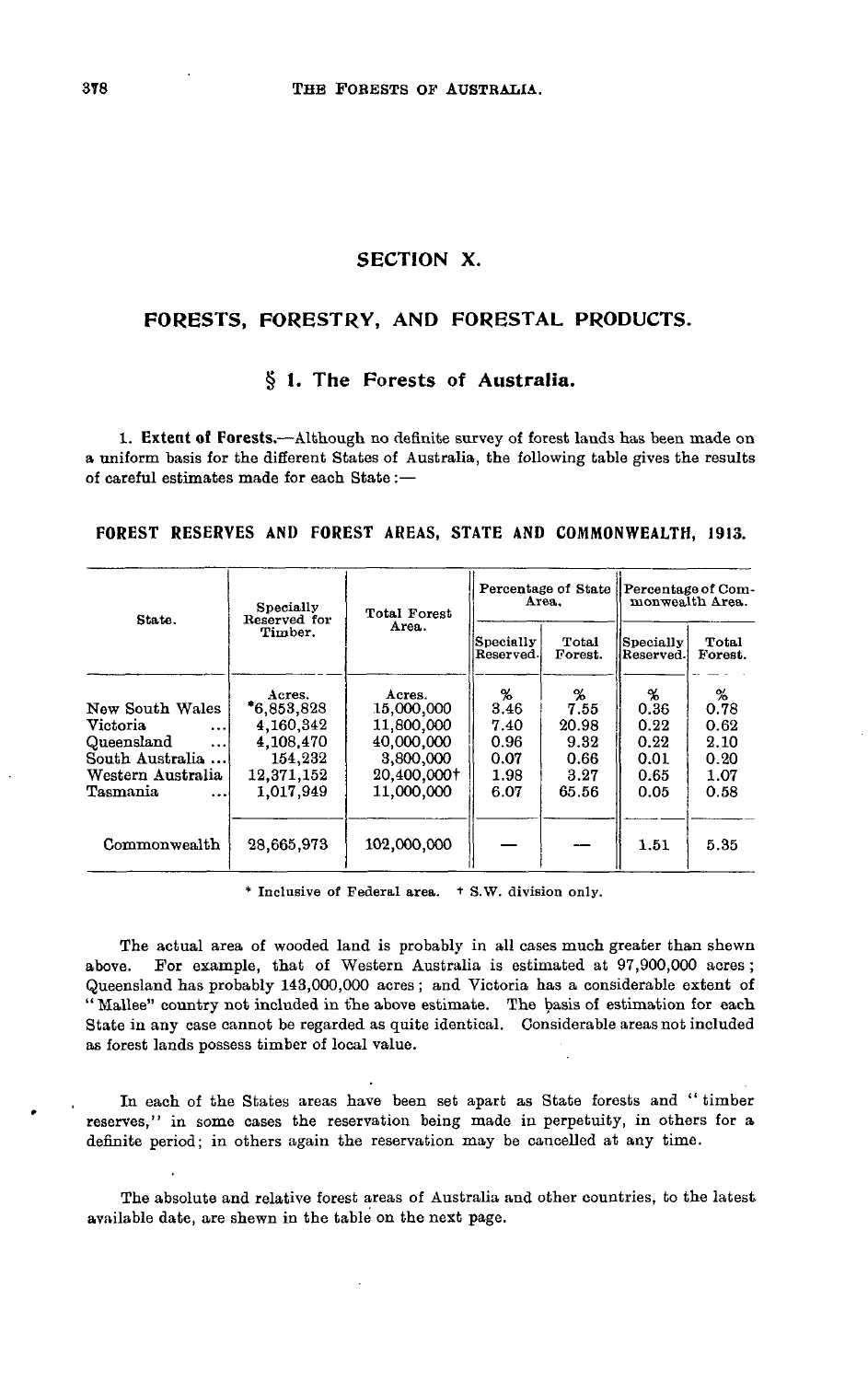| Country.                                                                                                                                                                                              |                                                                                                           | Total<br>Forest<br>Area.                                                                                      | Area.<br>Percentage<br>of<br>Total                                                       | Country.                                                                                                                               |                                                                                      | Total<br>Forest<br>Area.                                                                              | Percentage<br>of<br>Total Area                                                    |  |
|-------------------------------------------------------------------------------------------------------------------------------------------------------------------------------------------------------|-----------------------------------------------------------------------------------------------------------|---------------------------------------------------------------------------------------------------------------|------------------------------------------------------------------------------------------|----------------------------------------------------------------------------------------------------------------------------------------|--------------------------------------------------------------------------------------|-------------------------------------------------------------------------------------------------------|-----------------------------------------------------------------------------------|--|
| Commonwealth<br>New Zealand<br>United Kingdom<br>France<br>$\cdots$<br>Algeria<br>$\cdots$<br>Germany<br>$\ddotsc$<br>Switzerland<br>Italy<br>$\ddotsc$<br>Austria<br>$\cdots$<br>Hungary<br>$\cdots$ | $\cdots$<br>$\cdots$<br>$\cdots$<br>$\cdots$<br>$\cdots$<br>$\cdots$<br>$\ddotsc$<br>$\cdots$<br>$\cdots$ | So. Miles.<br>159,375<br>26,562<br>4.820<br>36,005<br>10,249<br>54.015<br>3.290<br>17.613<br>37,700<br>34,750 | %<br>5.35<br>25.63<br>3.84<br>17.58<br>2.98<br>25.90<br>20.60<br>15.92<br>31.66<br>29.30 | Rumania<br>Sweden<br>Norway<br>Russia in Europe<br><b>United States</b><br>Canada<br>Cape Colony<br>British India<br>Japan<br>$\cdots$ | $\cdots$<br>$\cdots$<br>$\cdots$<br>$\cdots$<br>$\cdots$<br>$\cdots$<br>$\cdots$<br> | Sq. Miles.<br>10,836<br>90.241<br>26,685<br>859,375<br>860,000<br>625,000<br>537<br>126,330<br>29,680 | %<br>21.36<br>52.20<br>21.50<br>39.00<br>24.08<br>17.34<br>0.19<br>11.55<br>18.24 |  |

**RELATIVE AREAS OF FOREST LANDS. AUSTRALIA AND OTHER COUNTRIES.** 

**2. Distribution of Timber.**—The characteristics of the forest areas are given in some detail for each State in the Official Year Book No. 6, pp. 446-9. The more conspicuous timber regions of Australia as a whole are the eastern and southern portions, including Tasmania, and, again, the south-western portion northwards and eastwards from Cape Leeuwin. In regard to distribution, on the eastern side of the continent the largest timber is found on the crests and coastal slopes of the mountain ranges, but in the south-west, in addition to the vegetation between mountains and sea, a large area of forest stretches inland from the coastal ranges. The hills encircling Adelaide and Yorke and Byre Peninsulas also bear good forest. The Kimberley district is timbered, and in the Northern Territory and round the shores of the Gulf of Carpentaria there are considerable forest areas. In the coastal regions of parts of West and North-West Australia, and along the shores of the Great Australian Bight and Encounter Bay, there is little forest. The areas in the centre of the continent are thinly timbered.

# **§** *2.* **Forestry.**

**1. Objects.**—Economic forestry, aiming at the conservation of forestal wealth by safeguarding forests against inconsiderate destruction, and by the suitable re-afforestation of denuded areas, is essential to the preservation of industries dependent upon an adequate supply of timber, and to the perpetuation of a necessary form of national wealth. Though in Australia large areas of virgin forests still remain, the inroads made by timber-getters, by agriculturists, and by pastoralists—who have destroyed large areas by " ring-barking"—are considerable ; and it is not unlikely that climatological changes are caused thereby. It is stated that beneficial consequences follow on the planting of trees on denuded lands, or along eroding coasts, and that a forest covering tends to beneficially regulate the effects of rainfall.

Successful planting of exotics in various parts of the Commonwealth has demonstrated that the Australian climate is suitable for the cultivation of a large number of the most valuable and beautiful of the world's timber trees.

**2. Forestry Departments.**—Each State of the Commonwealth, excepting Tasmania, has organised a separate forestry department or branch of service specially charged with forestal matters. Forest improvement work is carried on, areas of young forest being cleaned up by the felling and removal of stunted, diseased and suppressed growth, the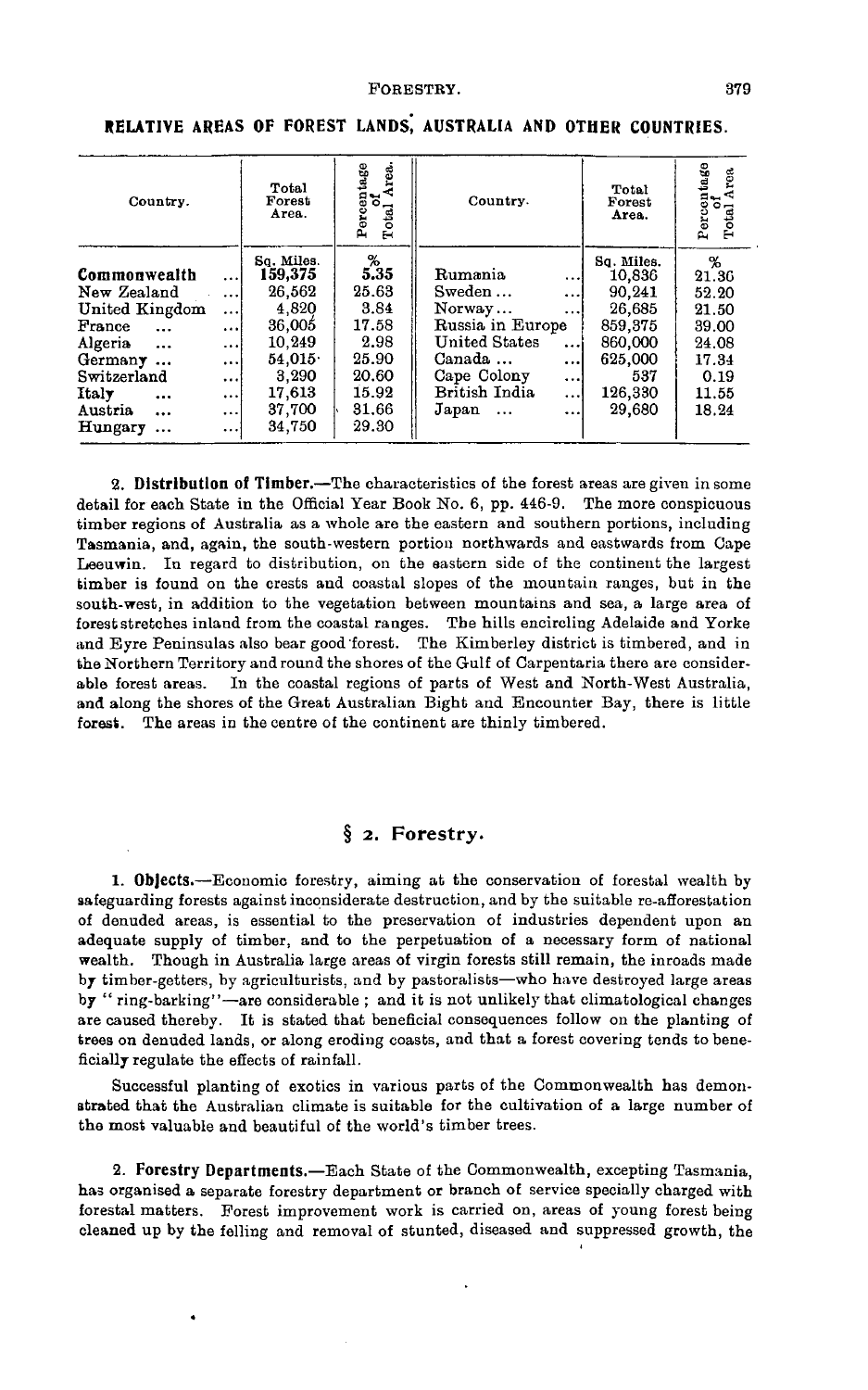burning of debris and the making of fire breaks. Provision is made for effective patrols in forest districts, to check the ravages caused by fires, often, it is believed, caused through carelessness.

**3. Sylvicultural Nurseries and Plantations.**—Recognition of the necessity for systematic sylviculture has led to the creation in most of the States of a number of sylvicultural nurseries and plantations. The locality of these establishments, together with a brief statement of the nature of their activities, is given in previous issues of the Year Book. (Reference may be made to Official Year Book No. 6, pp. 451-3.) Details regarding forest reserves, nurseries, and trial stations are as follows:—

| Particulars.                                   | New<br>South<br>Wales. |        |                  | South<br>Victoria. Q'land. Australia. Australia. | Western          | Tas-<br>mania. | Common-<br>wealth. |
|------------------------------------------------|------------------------|--------|------------------|--------------------------------------------------|------------------|----------------|--------------------|
| State Forest Reserves-<br>Number (for area see |                        |        |                  | 38                                               | $292*$           |                |                    |
| page 378)<br>State Forest Nurseries-           | 1,486<br>$\cdots$      | 317    | 348              |                                                  |                  | 63             | 2,544              |
| Number<br>$\ddotsc$                            | $\ddotsc$              | 3      | 2                | 7                                                | 1                |                | 15                 |
| Area                                           | 126<br>$\cdots$        | 54     |                  | 7                                                | 17               | 5              | 210                |
| Plantation Trial Stations-                     |                        |        |                  |                                                  |                  |                |                    |
| Number<br>$\ddotsc$                            | 7<br>$\cdots$          | 11     | $\boldsymbol{2}$ | $\ddotsc$                                        | $\boldsymbol{2}$ | $\cdots$       | 22                 |
| Area $\cdots$                                  | 4,497<br>$\cdots$      | 19,070 | 40               | $\cdot$ .                                        | 850              |                | 24,457             |
| Number of persons em-                          |                        |        |                  |                                                  |                  |                |                    |
| ployed in Forestry De-                         |                        |        |                  |                                                  |                  |                |                    |
| partments-                                     |                        |        |                  |                                                  |                  |                |                    |
| Administrative                                 | 16<br>$\ddotsc$        | 16     | $\boldsymbol{2}$ | 1                                                | 6                | 1              | 42                 |
| Professional                                   | 6<br>$\ddotsc$         | 5      |                  |                                                  |                  | $\overline{2}$ | 15                 |
| General<br>$\cdots$                            | 151<br>$\cdots$        | 116    | 18               | 174                                              | 32               | 77             | 498                |

**FOREST RESERVES AND NURSERIES, 1913.**

\* Areas specially reserved.

**4. Revenue and Expenditure.**—The revenue and expenditure of the State Forestry Departments from 1909-10 to 1913-14 are given below:—

| REVENUE OF STATE FORESTRY DEPARTMENTS, 1909-10 to 1913-14. |  |  |  |  |
|------------------------------------------------------------|--|--|--|--|
|------------------------------------------------------------|--|--|--|--|

|                                                                                               | State.                                         |                                       |                                                          | 1909-10.                                                    | 1910-11.                                                    | 1911-12.                                                    | 1912-13                                                     | 1913-14.                                               |
|-----------------------------------------------------------------------------------------------|------------------------------------------------|---------------------------------------|----------------------------------------------------------|-------------------------------------------------------------|-------------------------------------------------------------|-------------------------------------------------------------|-------------------------------------------------------------|--------------------------------------------------------|
| New South Wales<br>Victoria<br>Queensland<br>South Australia<br>Western Australia<br>Tasmania | $\cdots$<br>$\cdots$<br>$\ddotsc$<br>$\ddotsc$ | .<br><br>$\cdots$<br><br>$\cdots$<br> | $\cdots$<br>$\cdots$<br>$\cdots$<br>اء د<br><br>$\cdots$ | £<br>66,030<br>37,992<br>35,200<br>3,089<br>31,549<br>3,840 | £<br>87,618<br>43,886<br>39,645<br>3,756<br>23,985<br>4,366 | £<br>95,231<br>45.077<br>53,840<br>4,849<br>23,456<br>3.800 | £<br>96,145<br>51.146<br>63,467<br>5,609<br>33,805<br>4,414 | 99,333<br>57,746<br>62,973<br>6,868<br>48,236<br>4,659 |
| Commonwealth                                                                                  |                                                | $\ddotsc$                             | $\ddotsc$                                                | 177,700                                                     | 203,256                                                     | 226,253                                                     | 254,586                                                     | 279,815                                                |

ė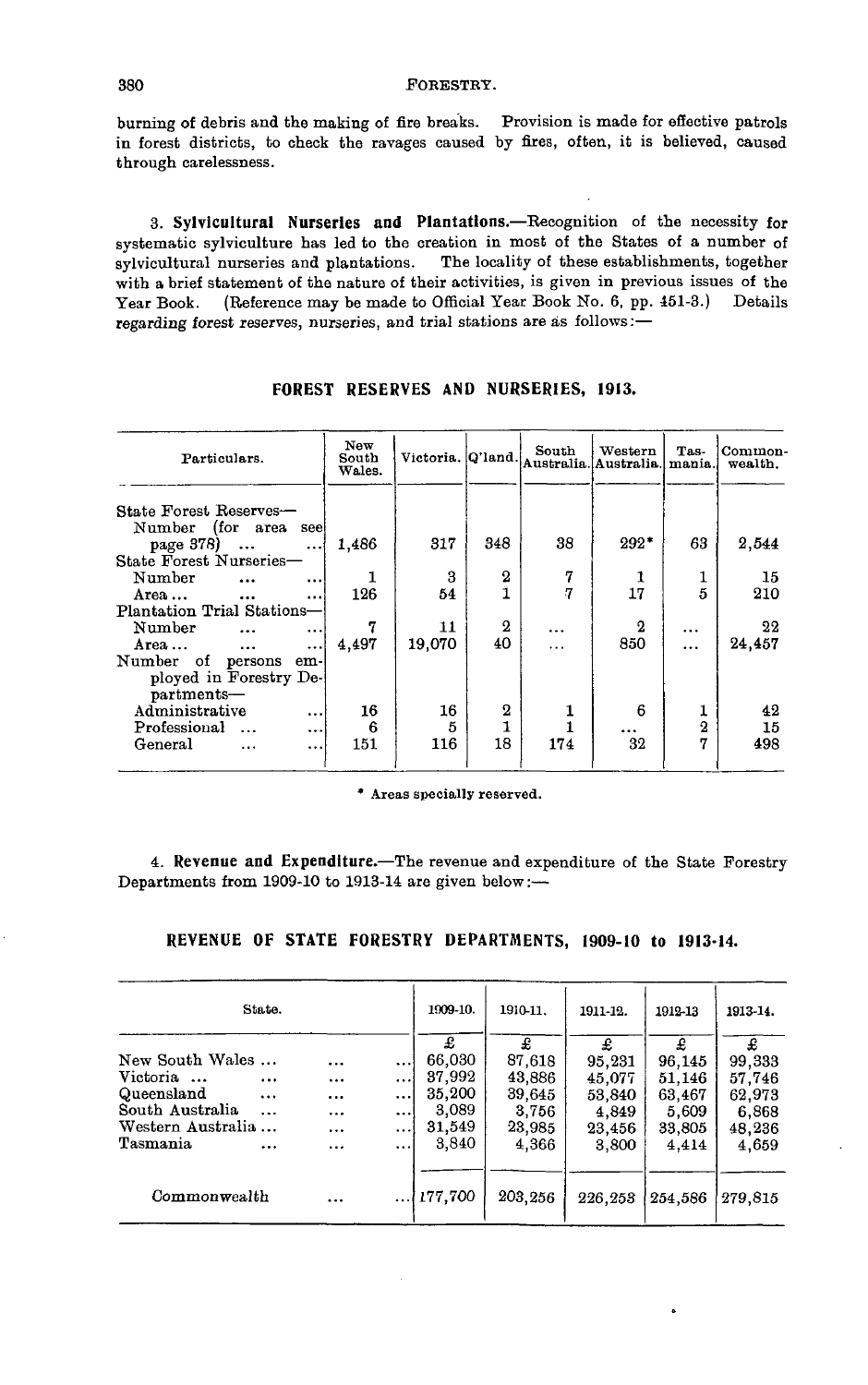|                   | State.    |          |          | 1909-10. | 1910-11. | 1911-12. | 1912-13. | 1913-14. |
|-------------------|-----------|----------|----------|----------|----------|----------|----------|----------|
|                   |           |          |          | £        | £        | £        | £        | £        |
| New South Wales   |           |          |          | 24.510   | 26.695   | 34,408   | 42.154   | 44,828   |
| Victoria          | $\cdots$  | $\cdots$ |          | 27,230   | 46,448   | 41,686   | 56,899   | 58,007   |
| Queensland        | $\cdots$  | $\cdots$ |          | 5.000    | 8.000    | 2,954    | 5,397    | 7,386    |
| South Australia   | $\cdots$  | $\cdots$ |          | 16,411   | 20,968   | 23,296   | 22,858   | 22,832   |
| Western Australia |           |          | $\cdots$ | 10.110   | 8.572    | 8,874    | 10,469   | 11.463   |
| Tasmania          | $\ddotsc$ |          |          | 260      | 240      | 220      | 760      | 760      |
|                   |           |          |          |          |          |          |          |          |

Commonwealth

#### **EXPENDITURE OF STATE FORESTRY DEPARTMENTS, J909-10 to 1913-14.**

**5. Instruction In Scientific Forestry.**—Forestry schools have been established in which, while general scientific instruction is imparted, special attention is paid to forestry. In the classes, theoretical forestry, botany, geology, physics, land surveying, etc., are taught; while in outside work trainees receive practical instruction in the preparation of seed-beds, seed-sowing, propagation, planting out, pruning, the general care and improvement of plantations and natural forests, and the employment of timber to the best advantage. The desire is to give the prospective forester a thorough training in all branches of the work. Courses of lectures are also given at various centres, and at some of the higher technical schools, members of the forest staffs are afforded opportunities of qualifying in special subjects.

83,521

110,923

111,438

138,537 145,276

**6. Forest Congresses.**—An Australian Interstate Conference on Forestry was held at Sydney in November, 1911. Many of the recommendations which the conference approved have been carried out. An International Forest Congress was held at Paris in June, 1913, when Professor Percy Groom, of South Kensington Imperial College, represented the Commonwealth Government. The papers and reports dealt chiefly with the threatened shortage of timber, and the measures necessary to avert the danger.

# **§ 3. Commercial Uses of Principal Australian Timbers.**

The uses of the more important of Australian timbers are many and various, and are indicated in previous issues of this work (see Official Year Book No. 6, pp. 454-6).

As aids in the development of Commonwealth industries, the Government is experimenting with Australian woods for rifle stocks, telephone switch boards, etc. It has also made available a sum of money for the seasoning and storing of Australian timber. Timber seasoning depôts have also been established by States Governments at the principal centres, and from these contractors may obtain timber at scheduled rates. Other timber seasoning works have been established by private enterprise.

# **4. Forestal Industries and Production.**

**1. Timber.**—Estimates of the quantity and value of timber cut and sawn have been prepared by the States Forestry Departments, and are as follows :—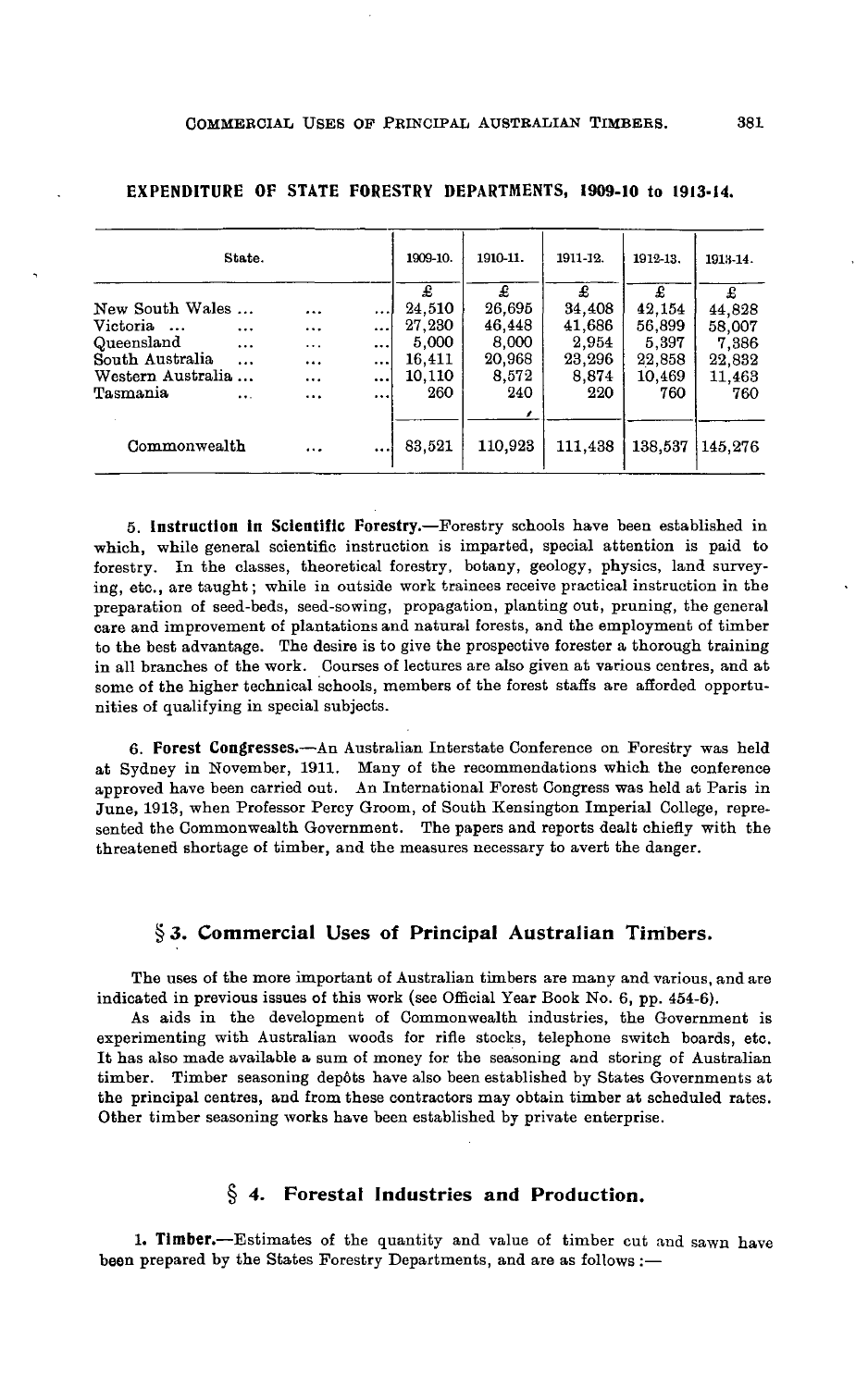### 382 POBESTAL INDUSTBIES AND PRODUCTION.—OVERSEA TRADE.

## **QUANTITIES OF LOCAL TIMBER SAWN OR HEWN IN EACH STATE OF THE COMMONWEALTH DURING THE YEARS 1909 to 1913.**

| State.                                                                                                      |                          |                                              |                                              |                                                              | 1909.                                                                                          | 1910.                                                                                          | 1911.                                                                                             | 1912.                                                                                          | 1913.                                                                                          |
|-------------------------------------------------------------------------------------------------------------|--------------------------|----------------------------------------------|----------------------------------------------|--------------------------------------------------------------|------------------------------------------------------------------------------------------------|------------------------------------------------------------------------------------------------|---------------------------------------------------------------------------------------------------|------------------------------------------------------------------------------------------------|------------------------------------------------------------------------------------------------|
| New South Wales<br>Victoria.<br>$\ddotsc$<br>Queensland<br>South Australia<br>Western Australia<br>Tasmania | $\cdots$<br>$\cdots$<br> | <br>$\cdots$<br>$\cdots$<br>$\cdots$<br><br> | $\cdots$<br><br><br>$\cdots$<br><br>$\cdots$ | $\cdots$<br>$\cdots$<br>$\cdots$<br><br>$\cdots$<br>$\cdots$ | sup. feet.<br>134.070.000<br>50,000,000<br>108,391,000<br>240,500<br>171,825,000<br>45.035,000 | sup. feet.<br>138,845,000<br>51.000,000<br>116,438,000<br>210,000<br>174,528,000<br>54,933,000 | sup. feet.<br>142,358,000<br>53.000.000<br>138.896,000<br>$-217.000$<br>191.114.000<br>66.061.000 | sup. feet.<br>162,604,000<br>60,000,000<br>163.828.000<br>183,000<br>217.696.000<br>63.243.000 | sup. feet.<br>164.899.000<br>81,770,000<br>156,634,000<br>100,000<br>218,908,000<br>60,780,000 |
| Commonwealth                                                                                                |                          |                                              |                                              |                                                              |                                                                                                | 509.561.500 535.954.000                                                                        | 591,646,000                                                                                       | 667,554,000                                                                                    | 683,091,000                                                                                    |

2. Other Forest Produce.—No satisfactory estimates of the total value of forest production are available. Large returns are credited to firewood, but these are subject • to a wide range of uncertainty.

## **§ 5. Oversea Trade.**

1. Imports.—The quantity and value of timber imports during the four years 1910 to 1913 inclusive are shewn according to countries of origin in the following tables:—

**IMPORTS OF DRESSED TIMBER, COMMONWEALTH, 1910 to 1913.**

| Country of Origin.                                                                                                                                                                           |                                                                                           |                                                                                          | Quantity."                                                                                 | Value.                                                                                  |                                                                |                                                                |                                                                     |                                                               |
|----------------------------------------------------------------------------------------------------------------------------------------------------------------------------------------------|-------------------------------------------------------------------------------------------|------------------------------------------------------------------------------------------|--------------------------------------------------------------------------------------------|-----------------------------------------------------------------------------------------|----------------------------------------------------------------|----------------------------------------------------------------|---------------------------------------------------------------------|---------------------------------------------------------------|
|                                                                                                                                                                                              | 1910.                                                                                     | 1911.                                                                                    | 1912.                                                                                      | 1913.                                                                                   | 1910.                                                          | 1911.                                                          | 1912.                                                               | 1913.                                                         |
| United Kingdom<br>$\cdots$<br>New Zealand<br><br>Other British Poss.<br>Norway<br><br>$\cdots$<br>Sweden<br>$\cdots$<br>$\cdots$<br><b>United States</b><br>$\cdots$<br>Other For. Countries | sup. ft.<br>12.012<br>2.304<br>39,489<br>48.465.404<br>13.648.238<br>1,747.748<br>231,960 | sup. ft.<br>6.350<br>6,291<br>46,375<br>59,396,352<br>27,249,978<br>1,812,295<br>399,696 | sup. ft.<br>95,938<br>77.821<br>961.085<br>45,796,037<br>23,827,979<br>4,299,729<br>22,283 | sup. ft.<br>3.537<br>4.427<br>2,344<br>56,251,228<br>23,571,012<br>1,938,088<br>700.809 | £<br>409<br>30<br>633<br>338,924<br>100,968<br>21,510<br>4,280 | £<br>177<br>36<br>227<br>446.180<br>201.142<br>23,099<br>3,855 | £<br>1.070<br>1.107<br>8.488<br>341.731<br>176.697<br>37.477<br>417 | £<br>191<br>32<br>26<br>399,899<br>187.988<br>19,658<br>5,566 |
| Total<br>$\cdots$<br>$\cdots$                                                                                                                                                                | 64,147,155                                                                                | 88.917,337                                                                               | 75,080,872                                                                                 | 82.471.445                                                                              | 466,754                                                        | 674.716                                                        | 566.987                                                             | 613,360                                                       |

\* Exclusive of timber not measured in super, feet.

# **IMPORTS OF UNDRESSED TIMBER, INCLUDING LOGS, COMMONWEALTH,**

1910 to 1913.

|                                  |             | Quantity.*  |                         | Value.                                                                            |         |         |           |             |
|----------------------------------|-------------|-------------|-------------------------|-----------------------------------------------------------------------------------|---------|---------|-----------|-------------|
| Country of Origin.               | 1910.       | 1911.       | 1912.                   | 1913.                                                                             | 1910.   | 1911.   | 1912.     | 1913.       |
|                                  | sup. ft.    | sup.ft.     | sup. ft.                | sup. ft.                                                                          | £       | £       | £         | £           |
| United Kingdom                   | 65,420      | 97.485      | 311,535                 | 65,342                                                                            | 738     | 1,509   | 3,409     | 1,189       |
| Canada<br>$\cdots$               | 15,585,078  | 25,806,593  | 12,271,444              | 12,263,586                                                                        | 68,308  | 110,238 | 54,116    | 54,369      |
| India                            | 483.635     | 826,240     | 740.059                 | 682.724                                                                           | 13.604  | 15.373  | 20.847    | 18.490      |
| New Zealand                      | 70,604,559  | 85,383,540  | 93,524,793              | 64,489,843                                                                        | 416,630 | 571,979 | 654,093   | 433.798     |
| Straits Settlem'ts               | 295.525     | 313,443     | 544,190                 | 281,155                                                                           | 1,799   | 1,658   | 2,785     | 1,454       |
| Other British Poss.              | 75,033      | 267,545     | 59,607                  | 2,723                                                                             | 9091    | 2.922   | 550       | 61          |
| Japan<br>$\cdots$<br>$\cdots$    | 7.138,554   | 13,218,773  | 11.911.714              | 16,011,418                                                                        | 29.127  | 62.552  | 61.900    | 72,095      |
| Java<br>$\cdots$<br>$\ddotsc$    | 64,459      | 324,630     | 7,319                   | 45,890                                                                            | 1.244   | 5.765   | 147       | 1.312       |
| Norway<br>$\ddotsc$<br>$\ddotsc$ | 6.104,204   | 5,798,584   | 4,152,072               | 6,204,961                                                                         | 43.065  | 45,165  | 29,083    | 42.162      |
| Russia<br><br>$\cdots$           | 14.878.825  | 21,641,285  | 9,258,609               | 10.516.517                                                                        | 83,408  | 136.645 | 56,099    | 66,434      |
| Sweden<br>$\cdots$<br>           | 6.506.762   | 6,093,004   | 6.986,236               | 5,905,476                                                                         | 44,378  | 40.459  | 50,072    | 44.696      |
| <b>United States</b>             | 156.219.083 | 193,949,570 | 227.112.385 256.331.192 |                                                                                   | 835.614 | 987,016 | 1,209,626 | 1,418,760   |
| Other For. C'ntries              | 653.617     | 507,182     | 2.074.393               | 317,975                                                                           | 3.354   | 4.011   | 18,878    | 2,771       |
|                                  |             |             |                         |                                                                                   |         |         |           |             |
| Total                            |             |             |                         | $1.278,674,754$ 354,227,874 368,954,356 373,118,802 1.542,178 1.985,292 2.161,605 |         |         |           | [2,157.591] |

\* Exclusive of timber not measured in super, feet.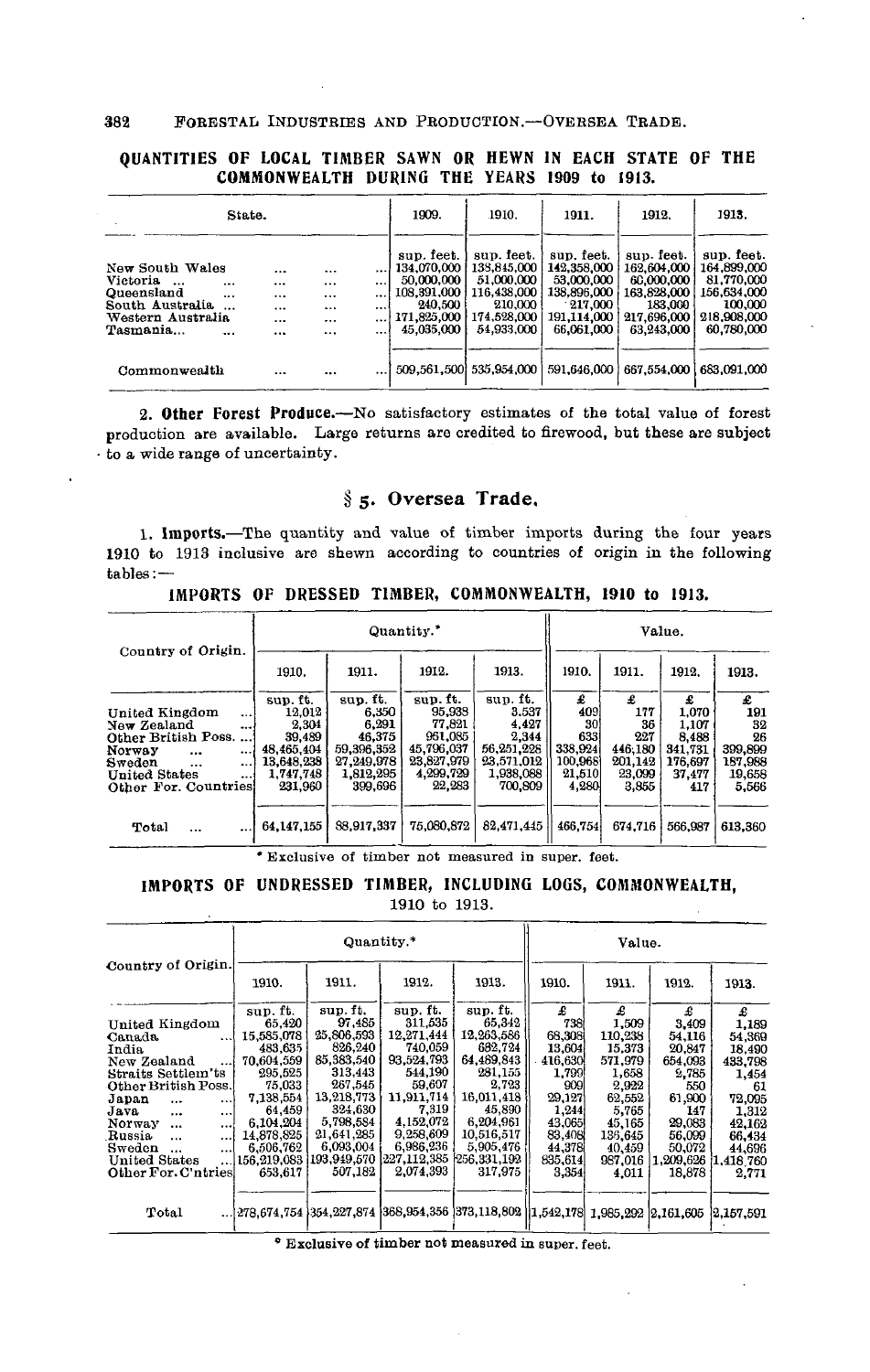# OVERSEA TRADE. 383

**2. Exports.**—The quantity and value of undressed (sawn) timber exported from 1909 to 1913 are given below, the countries of destination being also shewn.

 $\ddot{\phantom{a}}$ 

ka.

| Country to which         |         |         | Quantity.* |         |                 |              |         | Value.            |         |         |
|--------------------------|---------|---------|------------|---------|-----------------|--------------|---------|-------------------|---------|---------|
| Exported.                | 1909.   | 1910.   | 1911.      | 1912    | 1913.           | 1909.        | 1910.   | 1911.             | 1912.   | 1913.   |
|                          | 1000    | 1000    | 1000       | 1000    | 1000            | £            | £       | £                 | £       |         |
|                          | sup.ft. | sup.ft. | sup.ft.    | sup.ft. | sup.ft.         |              |         |                   |         | £       |
| United Kingdom           | 21.689  | 10.879  | 10.436     | 11.325  | 20.222          | 151.724      | 77.003  | 77.070            | 79,940  | 140.082 |
| Canada<br>$\ddotsc$      | 492     | 610     | 546        | 456     | 619             | 5.267        | 7.038   | 6.640             | 5.893   | 8.028   |
| S. African Union         | 3.768   | 11.687  | 19.243     | 39.544  | 33.793          | 24,712       | 80,223  | 32.094            | 270.282 | 233,782 |
| Ceylon<br><br>           | 2,235   | 303     | 611        | 576     | 1,926           | 14.864       | 1,833   | 4,110             | 4.153   | 12,923  |
| Fiji<br><br>$\cdots$     | 1,305   | 1,994   | 1.900      | 2,359   | 1,421           | 7.950        | 13,392  | 12,416            | 17,342  | 12,939  |
| India<br>$\ddotsc$<br>   | 55,367  | 44,852  | 52,254     | 31,477  | 23,960          | 364.430      | 300,411 | 353,488           | 209.312 | 160.577 |
| Mauritius<br>$\cdots$    | 8       | 525     | 278        | 225     | 235             | 75           | 3.533   | 2,138             | 1,501   | 1.587   |
| New Zealand<br>          | 25,424  | 20.766  | 27,137     | 21,061  | 38,586          | 172.705      | 147.314 | 199,666           | 162,518 | 278,975 |
| Ocean Island<br>         | 416     | 268     | 120        | 446     | 347             | 3,296        | 1.605   | 768               | 3.682   | 3.139   |
| Papua                    | 160     | 357     | 435        | 614     | 598             | 1,366        | 3.497   | 4,223             | 6.410   | 6.184   |
| Straits Settlem'nts      | 601     | 52      | 52         | 81      | 88              | 3.877        | 320     | 380               | 506     | 478     |
| Other British Pos.       | 4.022   | 2,643   | 103        | 18      | 249             | 29.702       | 19.651  | 774               | 184     | 2.151   |
| Argentine Repub.         | 1,134   | 3,007   | 2.474      | 667     | 1,584           | 7.499        | 19.797  | 16,492            | 4.447   | 10.558  |
| Belgium                  | 1.820   | 3.535   | 2.887      | 2.727   | 2.429           | 12,154       | 24.870  | 21,665            | 19,193  | 17.146  |
| <br>China<br>$\ddotsc$   | 7,263   | 409     | 2.138      | 1       | ı               | 26.595       | 2,693   | 14,250            | 2       | 2       |
| $\cdots$<br>Egypt        | 10,176  | 15,708  | 7,289      | 50      | 56              | 62.096       | 104,600 | 48.594            | 333     | 377     |
| $\ddotsc$<br><br>Germany | 2,027   | 1.944   | 1,829      | 1,774   | 1,762           | 17.987       | 18.555  | 18,122            | 17,394  | 14.293  |
| $\ddotsc$<br>Japan       | 73      | 26      | 36         | 90      | 86              | 484          | 317     | 354               | 771     | 890     |
| Kaiser Wilhelm L.        | 75      | 43      | 79         | 98      | 131             | 556          | 333     | 648               | 891     | 1.522.  |
| Marshall Islands         | 162     | 229     | 226        | 140     | 211             | 1.325        |         | 2.023             | 1.366   | 2,227   |
| Netherlands              | 35      |         | з          |         |                 | 256          | 1.643   |                   |         |         |
|                          |         | <br>562 |            | 611     | $\cdots$        |              |         | 26                |         |         |
| Neu Pommern<br>          | 311     | 441     | 372<br>355 |         | $\cdots$<br>201 | 2,504<br>949 | 4.838   | 3,498             | 6.231   |         |
| New Caledonia<br>        | 118     |         |            | 232     |                 |              | 3.511   | 3.096             | 2.017   | 2,123   |
| Philippine Islands       | 306     | 3.282   | 2.941      | 61      | 63              | 3.372        | 21.132  | 19.608            | 414     | 449     |
| Port'g'ese E.Africa      | 3.539   | 4.720   | 2,639      | 380     | 3,106           | 24.230       | 31,036  | 17,416            | 3,890   | 21,775  |
| South Sea Islands        |         |         |            |         |                 |              |         |                   |         |         |
| (so described)           | 337     | 388     | 631        | 914     | 838             | 2.965        | 3.247   | 5.520             | 9.129   | 8.403   |
| U.S. of America          | 659     | 2,501   | 4.907      | 942     | 1.295           | 7.703        | 12.693  | 25.032            | 11.182  | 13.579  |
| Uruguay                  | 3.894   | 6.240   | 1,888      | 1,754   |                 | 25.963       | 41.596  | 12,589            | 11.689  |         |
| Other For. Count.        | 648     | 4.863   | 2,715      | 778     | 998             | 5.164        | 29.674  | 16.948            | 7.685   | 10,449  |
| Total                    | 148.064 | 142.834 | 146.524    | 119.401 | 134,805         | 981.770      | 976.355 | 1,019,648 858,357 |         | 964.938 |

\* Exclusive of timber not measured in super, feet.

# QUANTITIES OF TIMBER IMPORTED INTO AND EXPORTED FROM THE COMMONWEALTH, 1909 to 1913.

| Description.            |           |            |                         | 1909.       | 1910.      | 1911.                   | 1912.       | 1913.       |
|-------------------------|-----------|------------|-------------------------|-------------|------------|-------------------------|-------------|-------------|
|                         |           |            |                         |             | IMPORTS.   |                         |             |             |
| Veneers                 | $\cdots$  | Sup. feet  |                         | 296,801     | 599,178    | 994,575                 | 1,815.917   | 1.959,436   |
| Dressed                 |           | $\bullet$  |                         | 57,924,923  | 65.609.803 | 90,672,708              | 76,513,670  | 83,849,002  |
| Undressed               | $\cdots$  | , ,        |                         | 200,469,213 |            | 257.007.893 324.325.658 | 350.052.617 | 349,680,896 |
| Logs                    | $\cdots$  | ,,         |                         | 11.335,870  | 21,666,861 | 29.902.216              | 18,901,739  | 23,437,906  |
| Palings                 | .         |            | No.                     |             |            |                         |             |             |
| Pickets                 | $\cdots$  |            | $\ddot{\phantom{1}}$    | 1,226,082   | 2,123,398  | 1,523,849               | 2.065,145   | 2,302,748   |
| <b>Shingles</b>         | $\ddotsc$ |            | ,,                      | 1,270,476   | 690,710    | 937,270                 | 1,242,720   | 1,526,994   |
| Staves-Dressed, etc.    |           |            | $^{\bullet}$            | 4,600       | 600        | 5,440                   | 920         |             |
|                         |           | Undressed  | ,,                      | 2,390,888   | 3,929,063  | 3.363.457               | 2,181,121   | 3,639,969   |
| Laths for blinds        |           |            | $\bullet$               |             |            |                         |             |             |
| other<br>$\cdot$        |           |            | $\overline{\mathbf{r}}$ | 25,692,686  | 38.564.512 | 30.213.094              | 29,631,746  | 46,337,501  |
| Spokes, rims, felloes   |           |            | $, \,$                  | 659,298     | 835,400    | 1,916,045               |             |             |
| Doors                   |           |            | ,,                      |             |            | 234                     | 12,172      | 1.410       |
| Architraves, mouldings, |           |            |                         |             |            |                         |             |             |
| etc.                    |           | Lin. feetl |                         | 29,725      | 9,045      | 23,601                  | 35,106      | 80,398      |
| Other (Free)            |           |            | $\cdots$                |             |            |                         |             |             |

: Quantity not available.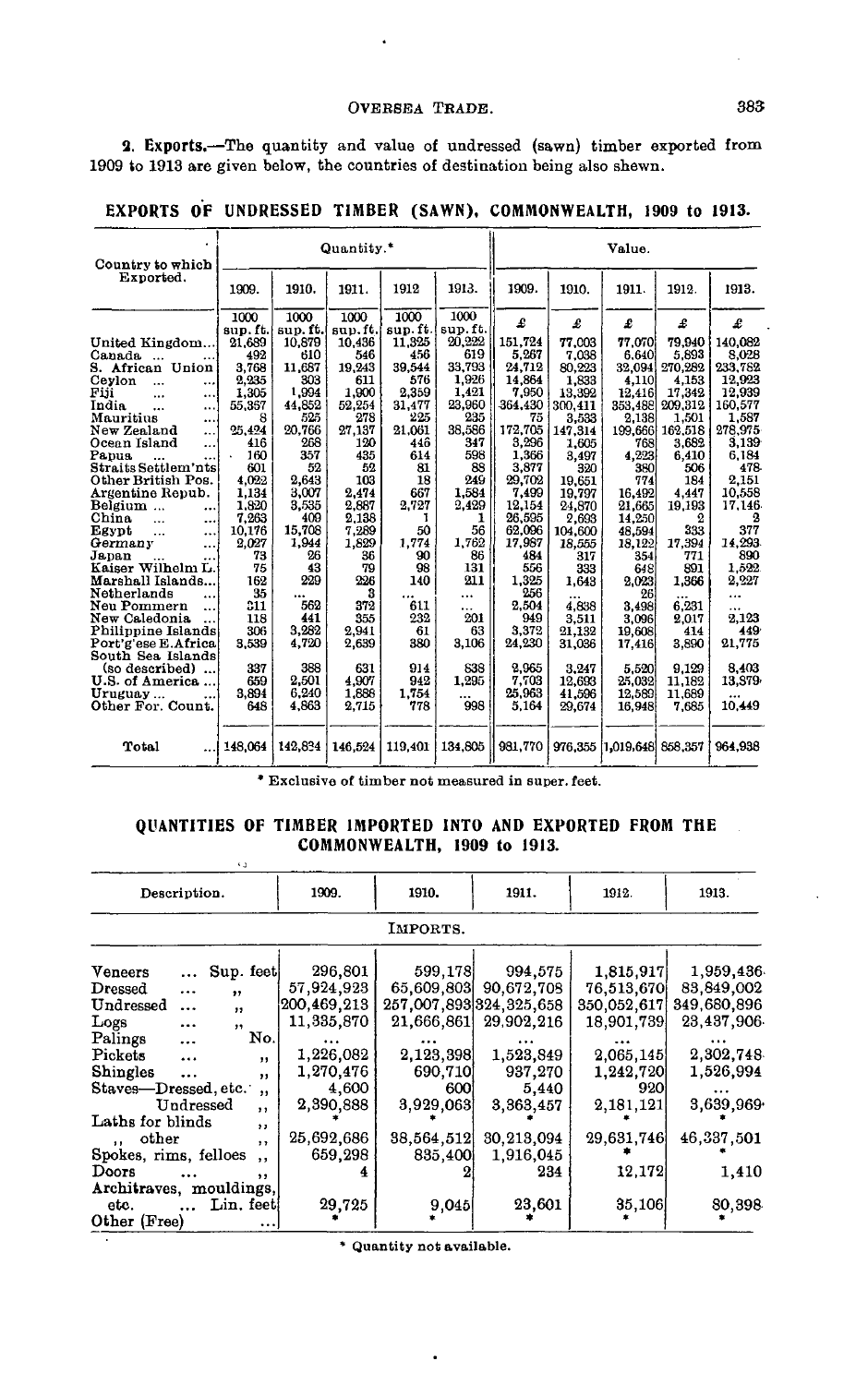| Description.                                      | 1909.       | 1910.       | 1911.                           | 1912.                   | 1913.                   |
|---------------------------------------------------|-------------|-------------|---------------------------------|-------------------------|-------------------------|
|                                                   |             | EXPORTS.    |                                 |                         |                         |
| Veneers                                           |             |             |                                 |                         |                         |
| Dressed<br>Sup. feet<br>$\ddotsc$                 | 1,280,703   | 990,924     | 1,071,683                       | 975,679                 | 716,621                 |
| Undressed<br>                                     | 148,063,541 | 142,833,520 | 146,262,683                     |                         | 119.401,434 134,805,222 |
| ,,<br>Logs                                        | 4,254,472   | 2,195,219   | 3,252,115                       | 1,913,973               | 1,899,474               |
| ,,<br>Palings<br>No.                              | 718,550     | 608,602     | 942,220                         | 630,670                 | 487,094                 |
| Pickets<br>                                       | 3,000       | 19,570      | 6.628                           | 5,335                   | 1,411                   |
| ,,<br>Shingles<br>                                | 12,944      | 100,540     | 35,790                          | 21,332                  | 31,300                  |
| , ,<br>Staves—Dressed.etc.                        | 90          | 5,000       | 1,300                           |                         |                         |
| , 1<br>Undressed                                  |             | 1,267       |                                 |                         |                         |
| $^{\bullet}$<br>Laths for blinds<br>,             |             |             | $\ast$                          |                         |                         |
| other<br>$\cdot$                                  | 14,240      | 677,280     | 110,900                         | 406,980                 | 7.190                   |
| Spokes, rims, felloes<br>$\bullet$                |             |             |                                 |                         |                         |
| Doors<br>, 1                                      |             |             |                                 |                         |                         |
| Architraves, mouldings,                           |             |             |                                 |                         |                         |
| Lin. feet<br>etc.                                 | 90,458      | 94.054      | 92,162                          | 125,327                 | 107,664                 |
| Other                                             | $\cdots$    |             |                                 |                         |                         |
|                                                   |             |             | EXCESS OF IMPORTS OVER EXPORTS. |                         |                         |
|                                                   |             |             |                                 |                         |                         |
| Veneers                                           | 296,801     | 599,178     | 994,575                         | 1,815,917               | 1,959,436               |
| Dressed<br>Sup. feet<br>$\ddotsc$                 | 56,644,220  | 64,618,879  | 89,601,025                      | 75,537,991              | 83, 132, 381            |
| Undressed<br>,,                                   | 52,405,672  | 114,174,373 |                                 | 178,062,975,230,651,183 | 214,875,674             |
| Logs<br>, ,                                       | 7,081,398   | 19,471,642  | 26,650,101                      | 16,987,766              | 21,538,432              |
| Palings<br>No.                                    | $-718,550$  | $-608,602$  | $-942,220$                      | $-630,670$              | $-487,094$              |
| $\mathbf{Pickets}$<br>, ,                         | 1,223,082   | 2,104,428   | 1,517,221                       | 2,059,810               | 2,301,337               |
| Shingles<br>$\cdots$<br>, ,                       | 1,257,532   | 590,170     | 901,480                         | 1,221,388               | 1,495,694               |
| Staves—Dressed.etc.<br>$, \,$                     | 4,510       | $-4,400$    | 4,140                           | 920                     |                         |
| Undressed<br>$\bullet$                            | 2,390,798   | 3,927,796   | 3,363,457                       | 2,181,121               | 3,639,969               |
| Laths for blinds<br>,,                            |             |             |                                 |                         |                         |
| other<br>$\ddot{\phantom{a}}$<br>,                | 25,678,446  | 37,897,232  | 30, 102, 194                    | 29, 224, 766            | 46,330,311              |
| Spokes, rims, felloes<br>$\overline{\phantom{a}}$ |             |             |                                 |                         |                         |
| $_{\rm Doors}$<br>,,                              |             |             |                                 |                         |                         |
| Architraves, mouldings,                           |             |             |                                 |                         |                         |
| Lin. feet<br>etc.                                 | -60.733     | -85,009     | $-68,561$                       | $-90,221$               | 27,266                  |
| Other                                             |             |             |                                 |                         |                         |

QUANTITIES OF TIMBER IMPORTED AND EXPORTED, ETC.—Continued.

\* Quantity not available. Note. — signifies excess of exports over imports.

#### **VALUE OF TIMBER IMPORTED INTO AND EXPORTED FROM THE COMMONWEALTH,** 1909 to 1913.  $\mathcal{L}_{\mathcal{A}}$

| Description.                 |             |           |           | 1909.     | 1910.     | 1911.     | 1912.     | 1913.     |  |  |  |  |
|------------------------------|-------------|-----------|-----------|-----------|-----------|-----------|-----------|-----------|--|--|--|--|
|                              | IMPORTS.    |           |           |           |           |           |           |           |  |  |  |  |
|                              |             |           |           | £         | £         | £         | £         | £         |  |  |  |  |
| Veneers                      | $\cdots$    |           |           | 8,778     | 14,814    | 25,795    | 42,379    | 55,374    |  |  |  |  |
| $\rm{Dressed}$               |             |           | $\cdots$  | 376,732   | 478.162   | 683.430   | 578,427   | 625,032   |  |  |  |  |
| Undressed                    | $\cdots$    | .         | $\cdots$  | 1.158,445 | 1,432,301 | 1,819,832 | 2,061,666 | 2.036,330 |  |  |  |  |
| $_{\rm{Logs}}$               | $\cdots$    |           |           | 51,246    | 109,877   | 165,460   | 99,939    | 121,261   |  |  |  |  |
| Palings                      | $\cdots$    |           | $\cdots$  |           |           |           |           |           |  |  |  |  |
| Pickets                      |             | .         | $\ddotsc$ | 4,117     | 8,804     | 5.622     | 10,270    | 8,497     |  |  |  |  |
| Shingles                     | $\ddotsc$   |           |           | 1,873     | 851       | 1,280     | 1,892     | 2,208     |  |  |  |  |
| Staves—Dressed. etc.         |             |           | $\cdots$  | 342       | 145       | 131       | 14        |           |  |  |  |  |
| ,,                           | Undressed   | $\ddotsc$ |           | 18,178    | 24,542    | 20,417    | 15,744    | 22,870    |  |  |  |  |
| Laths for blinds             |             | $\ddotsc$ | $\cdots$  | 83        | 24        | 38        | 26        | 4         |  |  |  |  |
| ,,                           | other       | $\ddotsc$ | $\ddotsc$ | 20,970    | 28,397    | 23,181    | 26,436    | 40,131    |  |  |  |  |
| Spokes, rims, felloes        |             |           |           | 12,408    | 17,297    | 40,047    | 21,616    | 13,993    |  |  |  |  |
| Doors                        |             |           | $\cdots$  |           |           | 137       | 3.616     | 445       |  |  |  |  |
| Architraves, mouldings, etc. |             |           | $\ddotsc$ | 59        | 29        | 65        | 145       | 250       |  |  |  |  |
| Other (Free)                 |             |           |           | 588       | 136       | 129       | 1,043     | 81        |  |  |  |  |
|                              | Total value |           |           | 1,653,820 | 2,115,380 | 2,785,564 | 2,863,213 | 2,926,476 |  |  |  |  |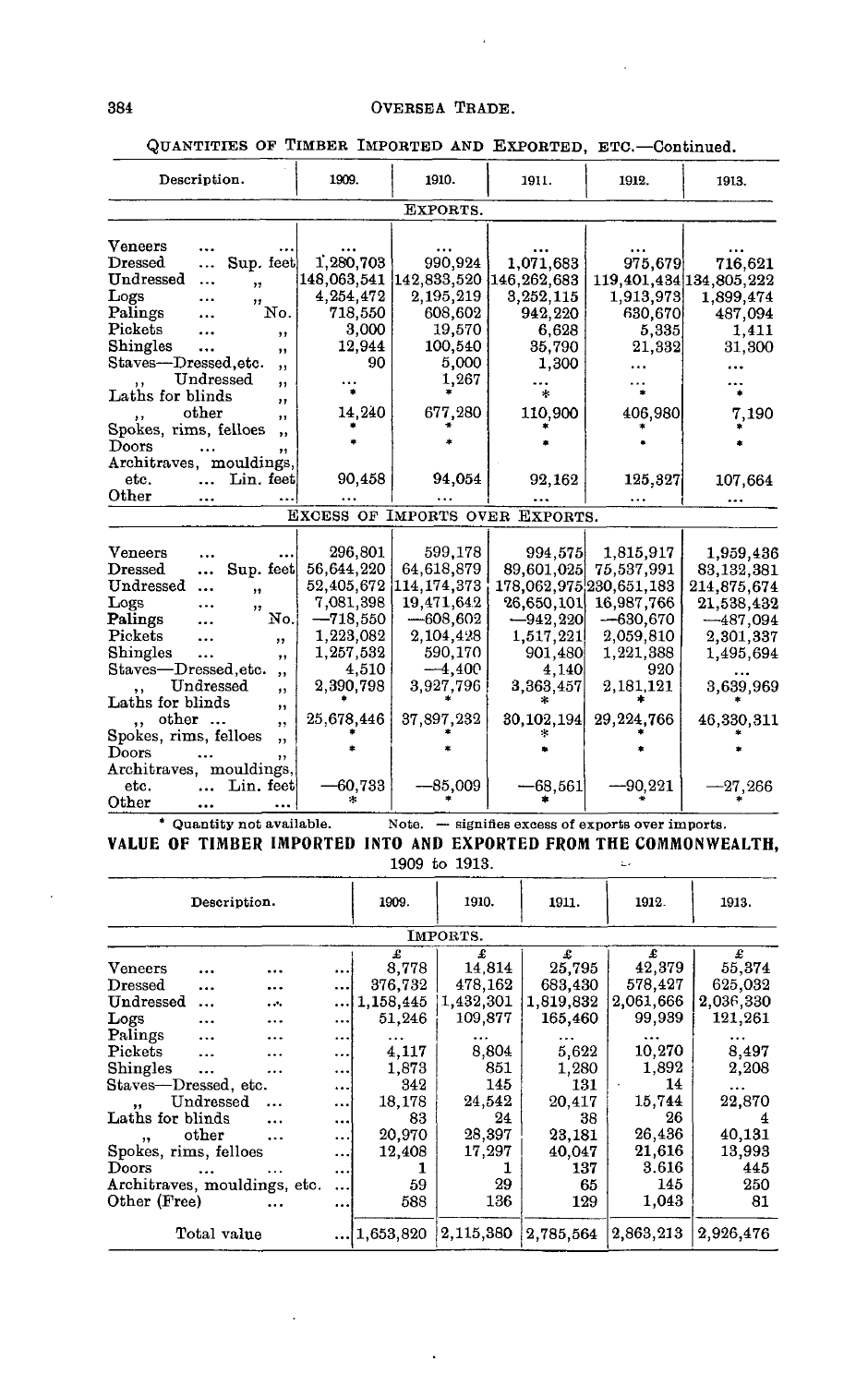| Description.                  |           | 1909.             | 1910.                           | 1911.     | 1912.     | 1913.     |  |  |  |  |  |
|-------------------------------|-----------|-------------------|---------------------------------|-----------|-----------|-----------|--|--|--|--|--|
| EXPORTS.                      |           |                   |                                 |           |           |           |  |  |  |  |  |
|                               |           | £                 | £                               | £         | £         | £         |  |  |  |  |  |
| Veneers<br>                   |           |                   |                                 |           |           |           |  |  |  |  |  |
| $\bf{D}$ ressed<br>           |           | 12,104            | 11,396                          | 12,599    | 11,542    | 8,160     |  |  |  |  |  |
| Undressed<br>                 |           | 981,770           | 976,355                         | 1,016.510 | 858,357   | 964,938   |  |  |  |  |  |
| Logs<br>                      |           | 23,690            | 16,768                          | 23,024    | 14,950    | 25,325    |  |  |  |  |  |
| Palings<br>                   |           | 3,449             | 3,106                           | 4,931     | 3,734     | 2,688     |  |  |  |  |  |
| Pickets<br>$\ddotsc$          |           | 26                | 176                             | 84        | 66        | 40        |  |  |  |  |  |
| Shingles<br>                  |           | 29                | 210.                            | 91        | 106       | 42        |  |  |  |  |  |
| Staves—Dressed, etc.          |           | 1                 | 52                              | 16        |           |           |  |  |  |  |  |
| Undressed                     |           |                   | 68                              |           |           |           |  |  |  |  |  |
| Laths for blinds              |           | 1,179             | 1,136                           | 946       | 363       | 297       |  |  |  |  |  |
| Other<br>$\ddot{\phantom{a}}$ |           | 20                | 708                             | 105       | 495       | 11        |  |  |  |  |  |
| Spokes, rims, felloes         |           | 5,191             | 8.687                           | 9.989     | 12,214    | 8.039     |  |  |  |  |  |
| Doors                         |           | 991               | 759                             | 743       | 1,053     | 960       |  |  |  |  |  |
| Architraves, mouldings, etc.  | $\ddotsc$ | 511               | 623                             | 589       | 723       | 541       |  |  |  |  |  |
| Other                         |           | $\cdots$          |                                 | .         |           |           |  |  |  |  |  |
| Total value                   |           | $\dots$ 1,028,961 | 1,020,044                       | 1.069.627 | 903,603   | 1,011,041 |  |  |  |  |  |
|                               |           |                   | EXCESS OF IMPORTS OVER EXPORTS. |           |           |           |  |  |  |  |  |
| Veneers<br>                   |           | 8,778             | 14,814                          | 25,795    | 42,379    | 55,374    |  |  |  |  |  |
| $\bf{D}$ ressed               |           | 364,628           | 466,766                         | 670,831   | 566,885   | 616,872   |  |  |  |  |  |
| Undressed<br>$\cdots$         |           | 176,675           | 455,946                         | 803,322   | 1,203,309 | 1,071,392 |  |  |  |  |  |
| Logs<br>                      |           | 27,556            | 93,109                          | 142,436   | 84,989    | 95,936    |  |  |  |  |  |
| Palings                       |           | $-3,449$          | $-3,106$                        | $-4,931$  | $-3,734$  | $-2,688$  |  |  |  |  |  |
| Pickets<br><br>               |           | 4,091             | 8.628                           | 5,538     | 10,204    | 8,457     |  |  |  |  |  |
| Shingles<br><br>              |           | 1,844             | 641                             | 1,189     | 1.786     | 2,166     |  |  |  |  |  |
| Staves—Dressed, etc.          |           | 341               | 93                              | 115       | 14        |           |  |  |  |  |  |
| Undressed                     |           | 18,178            | 24.474                          | 20,417    | 15,744    | 22,870    |  |  |  |  |  |
| Laths for blinds              |           | $-1,096$          | $-1,112$                        | $-908$    | $-337$    | $-293$    |  |  |  |  |  |
| other<br>                     |           | 20,950            | 27,689                          | 23,076    | 25,941    | 40,120    |  |  |  |  |  |
| Spokes, rims, felloes         |           | 7,217             | 8,610                           | 30,058    | 9,402     | 5,954     |  |  |  |  |  |
| Doors                         |           | —990              | —758                            | —606      | 2,563     | $-515$    |  |  |  |  |  |
| Architraves, mouldings, etc.  |           | $-452$            | $-594$                          | $-524$    | —578      | $-291$    |  |  |  |  |  |
| Other                         |           | 588               | 136                             | 129       | 1,043     | 81        |  |  |  |  |  |
| Total value                   |           | 624,859           | 1,095,336                       | 1,715,937 | 1,959,610 | 1,915,435 |  |  |  |  |  |

# VALUE OF TIMBER IMPORTED AND EXPORTED, ETC.—Continued.

Note. — signifies excess of exports over imports.

The exports of sandalwood were :-

# **EXPORTS OF** SANDALWOOD, **1909 to 1913.**

| Country to which Exported.                                                                                                                                                                                     | Quantity.                             |                                                                         |                                   |                                                   |                                                   | Value.                                                                                |                                          |                           |                                                    |                                     |
|----------------------------------------------------------------------------------------------------------------------------------------------------------------------------------------------------------------|---------------------------------------|-------------------------------------------------------------------------|-----------------------------------|---------------------------------------------------|---------------------------------------------------|---------------------------------------------------------------------------------------|------------------------------------------|---------------------------|----------------------------------------------------|-------------------------------------|
|                                                                                                                                                                                                                | 1909.                                 | 1910.                                                                   | 1911.                             | 1912.                                             | 1913.                                             | 1909.  1910.   1911.   1912.                                                          |                                          |                           |                                                    | 1913.                               |
| Hong Kong<br><br><br>$\cdots$<br><b>Straits Settlements</b><br>$\cdots$<br>$\ddotsc$<br>Other British Possessions<br><br>China<br>$\cdots$<br>$\cdots$<br>$\ddotsc$<br>$\cdots$<br>Other Foreign Countries<br> | cwt.<br>12,890<br>5,163<br>31,649<br> | cwt.<br>54.387 141.646 120.432<br>7,378<br>15,223<br>19,399<br>$\cdots$ | cwt.<br>13.783i<br>5,687<br>7,140 | cwt.<br>22.854<br>2,390<br>7.863<br>36,755<br>233 | cwt.<br>17,835<br>10,760<br>4861                  | £<br>91,054 25,546 71,672 62,566 11,567 41,476<br>5.036<br>2,358<br>13,540 12,180<br> | £<br>3,319<br>6.301<br>7.332<br>$\cdots$ | £<br>5.967<br>2.5061<br>9 | £<br>1,034<br><b>3.4551</b><br>2,348 16,619<br>225 | £<br>5.931<br>4.560<br>5,593<br>387 |
| Total<br><br>                                                                                                                                                                                                  | 104.089 183.646 147.048               |                                                                         |                                   |                                                   | 70,095 133,675 45,120 88,624 73,396 32,900 57,947 |                                                                                       |                                          |                           |                                                    |                                     |